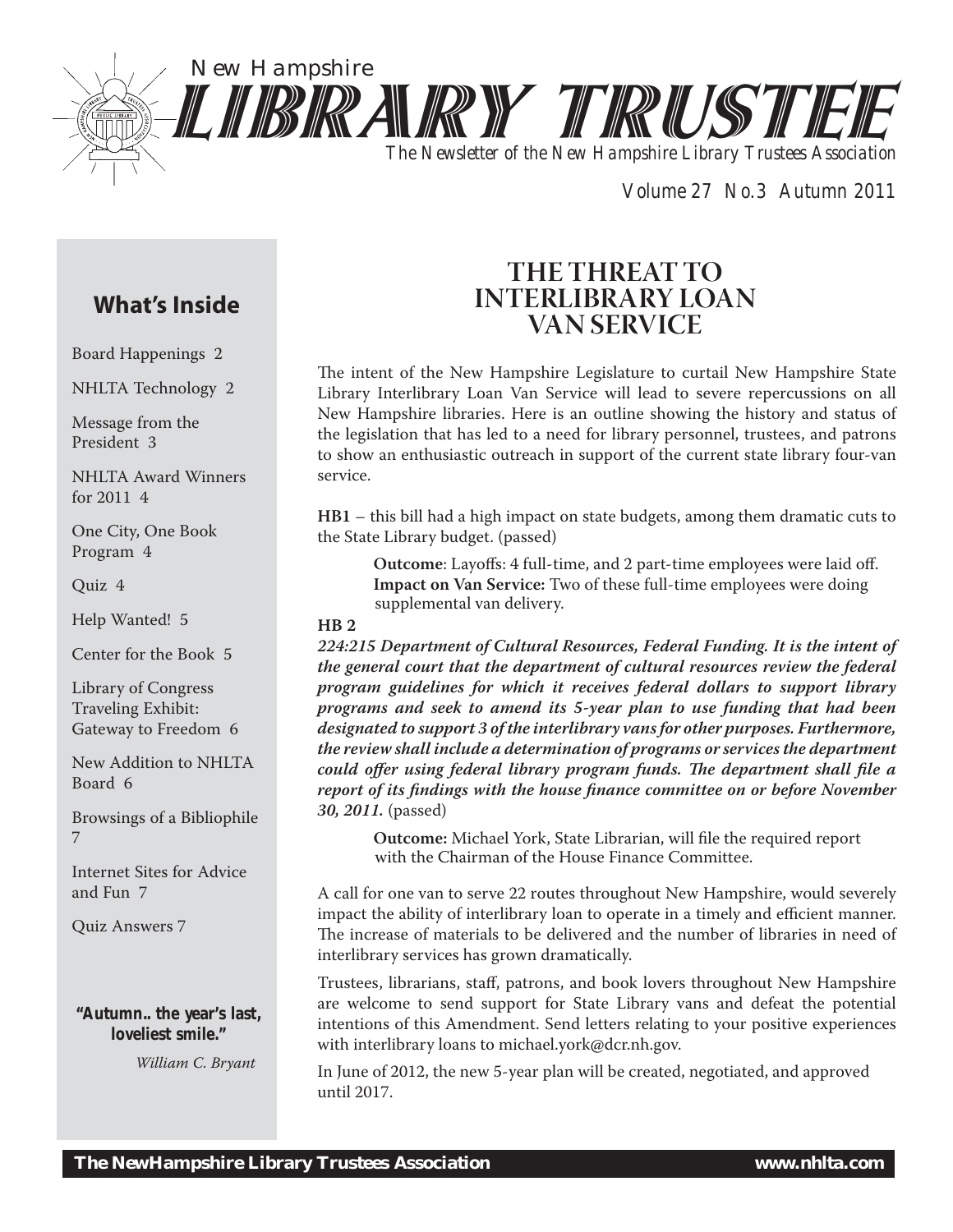## **EXECUTIVE BOARD, NHLTA**

**Adele Knight, President** Dublin 03444 563-8937 adeleknight1@myfairpoint.net

**Loring Webster, Vice President** Brookline 03033 672-9054 nlw01@charter.net

**Sara W. Jones, Secretary** Salisbury 03268 648-2469 Fax: 603-648-6425 smwjones@yahoo.com

**Elizabeth Solon, Treasurer** Brookline 03033 249-9453 elsolon@yahoo.com

**Conrad Moses, Past President** East Kingston 03827 702-2553. c.moses.lib@gmail.com

**Marcia Burchstead** Intervale 03845 356-8462 bartlettnews@roadrunner.com

**Bruce Cotter**  Stratham, 03885 337-5656 (cell) 775-7415 (home) hbrucecotter@aol.com

**Lillian Edelmann** Nottingham 03290 679-2269 liledelmann@comcast.net

**Bob Gilbert** Brentwood 03833 642-5440 r.v.gilbert@comcast.net

**David Hallenbeck** Amherst 03031 424-8004 dth@concur.mv.com

**Constance Kirwin** Antrim 03440 588-6650 cfk@tds.net

**Kathy Meserve** Newton 03858 382-8693 jemkpm@comcast.net

**Carol A. Snelling** Holderness 03245 968-9809 snellg@roadrunner.com

**Carol Theoharous** Pelham 03076 635-2705 cimit31@gmail.com

# **WATCH FOR THE RED COVER! COMING OUT SOON COMING OUT SOON**

A new revised Trustees Manual is being printed and will be delivered shortly to your library.

# **NHLTA TO PARTICIPATE AT<br>LOCAL GOVERNMENT CENTER (LGC) 70TH ANNUAL CONFERENCE**

**70TH ANNUAL CONFERENCE** Wednesday, November 16 10:00 am to 3:15pm Thursday, November 17 8:00 am to 3:15 pm

Radisson Hotel, Manchester

**NHLTA TECHNOLOGY** The LISTSERV FOR TRUSTEES is up and running. Subscribe at: http://maillist2. nh.gov/mailman/listinfo/nhlta-l. Reach all trustees; start networking and sharing ideas. Contact Dave Hallenbeck (the administrator of the LISTSERV mailing list) at dth@concur.mv.com if you have any questions.

Improvements are constantly being added to the NHLTA WEBSITE. Of note are resources from workshops that are available in PDF format on the Resources & Links page and FAQs covering general questions about situations that arise while performing the job of trustee.

*Connie Kirwin*

# **2012 NHLTA ANNUAL CONFERENCE** *Plan Ahead!*

**MONDAY, MAY 21, 2012** SERESC Conference Center, Bedford, NH

**SCHOLARSHIPS** Part of the responsibility of NHLTA is to help deserving people achieve goals in the library world. This is through scholarship money that is available for workshops, conferences, college library courses, and modular library courses.

Please contact: Betsy Solon, Treasurer

2 Shady Rock Road, Brookline, NH 03033

E-mail at elsolon@yahoo.com or call 603-249-9453

Scholarship information is also available on NHLTA website: www nhlta.com

# *New Hampshire Library Trustee* **Newsletter Staff**

Editor and Graphic Design: Carol Theoharous

The New Hampshire Library Trustees Association newsletter is published quarterly. Contributions of articles, items for the Calendar of Events, and editorial correspondence are welcome.

Please submit by December 1, 2011 for the winter issue and send to Carol Theoharous via e-mail to cimit31@gmail.com.

 *New Hampshire Library Trustees Association* **Page 2 www.nhlta.com**

**Liaison from State Library Michael York, State Librarian** 271-2397 cell: 603-419-7100 Michael.York@dcr.nh.gov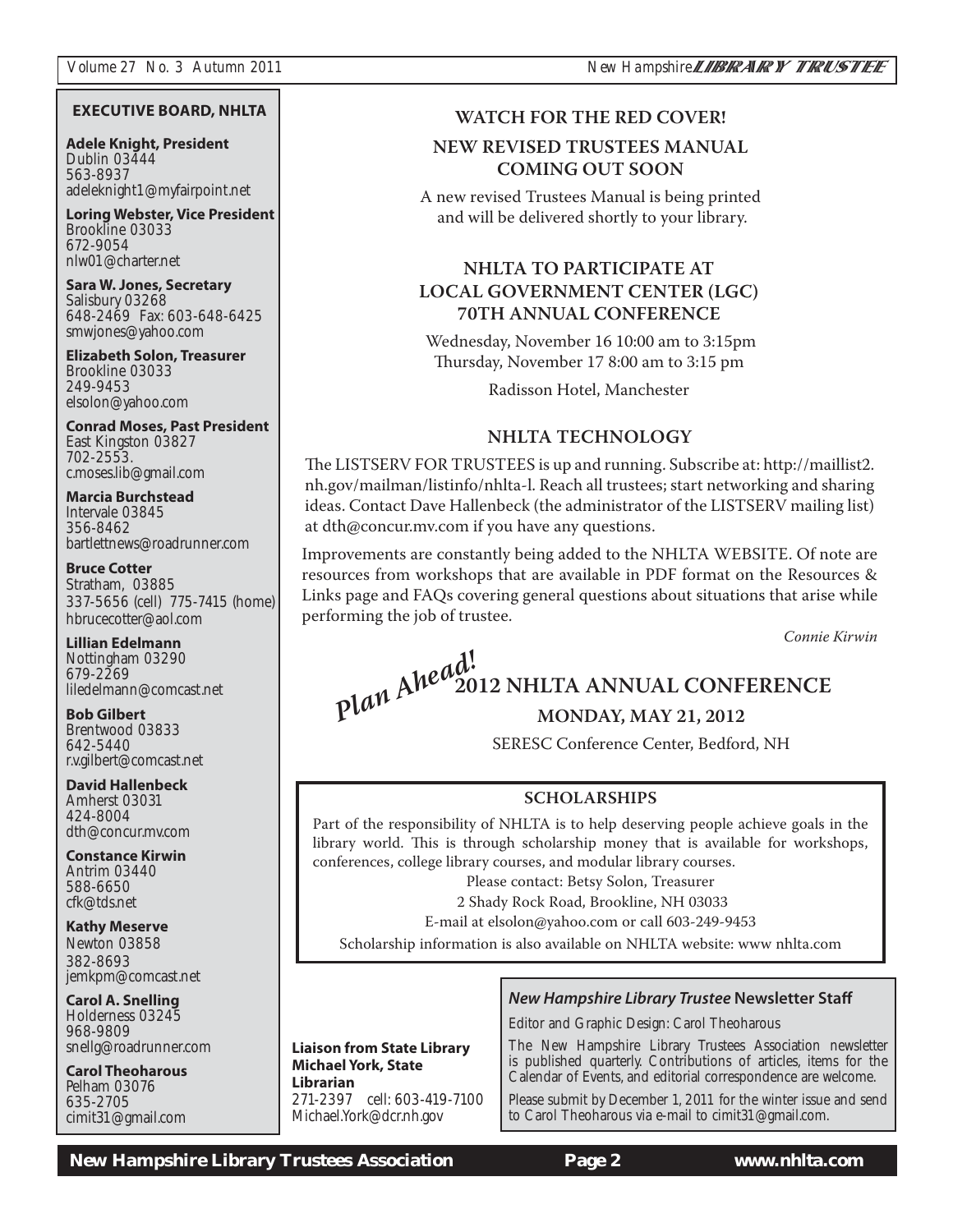# **MESSAGE FROM THE PRESIDENT**

Boards of Trustees will soon be preparing budgets for 2012. Because of the economic downturn, it is bound to be a tough and challenging year. Boards may be asked to hold the line again, or to cut back on already strained budgets. Boards compete for funding with Fire, Police and Highway Departments, and other important municipal services too. All this at a time when costs are rising and the demand for library services is increasing.



*Adele Knight, President of NHLTA* 

# **Because, as personal budgets dwindle,**

**people look more and more to their libraries for Internet use, periodicals, downloadable books, DVDs and more.** Often, readers that were in the habit of buying books now check them out from the library. Some benefits are less tangible but still affect budgets' line items. Patrons save money as they seek entertainment in the form of programs, movies and activities held at the library. Children look forward to story hour, arts and crafts, and other programs designed especially to appeal to them. However, there are associated costs with the increases of service and library usage in the form of wages, supplies, and even utilities.

**Libraries have a positive and constant impact on their communities.** It may be difficult to put a dollar figure to the sense of camaraderie that comes about as people of all ages meet their friends and neighbors at the library, but it is ever important. I hear over and over again from trustees that they consider their library a community center. **And, that is because libraries offer something for everyone, and often go the extra mile to do so.** For example, some libraries offer extended hours during storms to provide a warm, comfortable place for patrons to visit and take out books, charge cell phones, or check their email. Others make special efforts to reach out to the elderly, or to help a child with special needs by utilizing Interlibrary Loan to obtain a selection of otherwise unaffordable or unavailable books. Or, encourage reading by making books available to children who have expressed a real interest in a particular topic.

**It is important to promote libraries by speaking up, speaking out, and speaking for them** whenever and wherever possible. Make your community aware of all the benefits and services that are provided by your library. Let your community know why those budget dollars are so important. I offer a few suggestions:

- Submit articles about your library services to the town newsletter. ×
- Do a cost analysis. If you equate the cost of books, magazines, DVDs and programs to real dollars saved by borrowing rather than purchasing, it makes an impact. One library creatively presented this analysis on a mock FORM 1040.L. ₩
- Track statistics so you can demonstrate any growth in daily attendance, program attendance, Interlibrary Loan usage, and circulation. \*
- When preparing your budgets, include a narrative for every line item that explains why you are requesting that amount of money. For example, if you are recommending an increase in salary for a staff member, demonstrate that you have done your homework and know what similar staff in similar libraries are being paid. Or, list the cost of every item in your maintenance budget including service contracts. ※
- Invite town officials and budget committees into your library to see for themselves what the appropriations provide. How can they not be impressed? \*
- Ask the officials to share their goals. Tell them about the goals for your library. You may find that many of your goals are mutual. **The more others know about your library, the more likely it is that you will gain their support.**
- **Help all libraries by supporting the Interlibrary Loan van service.** Go to the NHLTA website, www.NHLTA.com to learn about ways that you can help.

**In summary, Libraries provide essential services and make a huge and constant impact on the communities they serve. Trustees should continue to speak out and advocate for recognition and funding for their libraries.**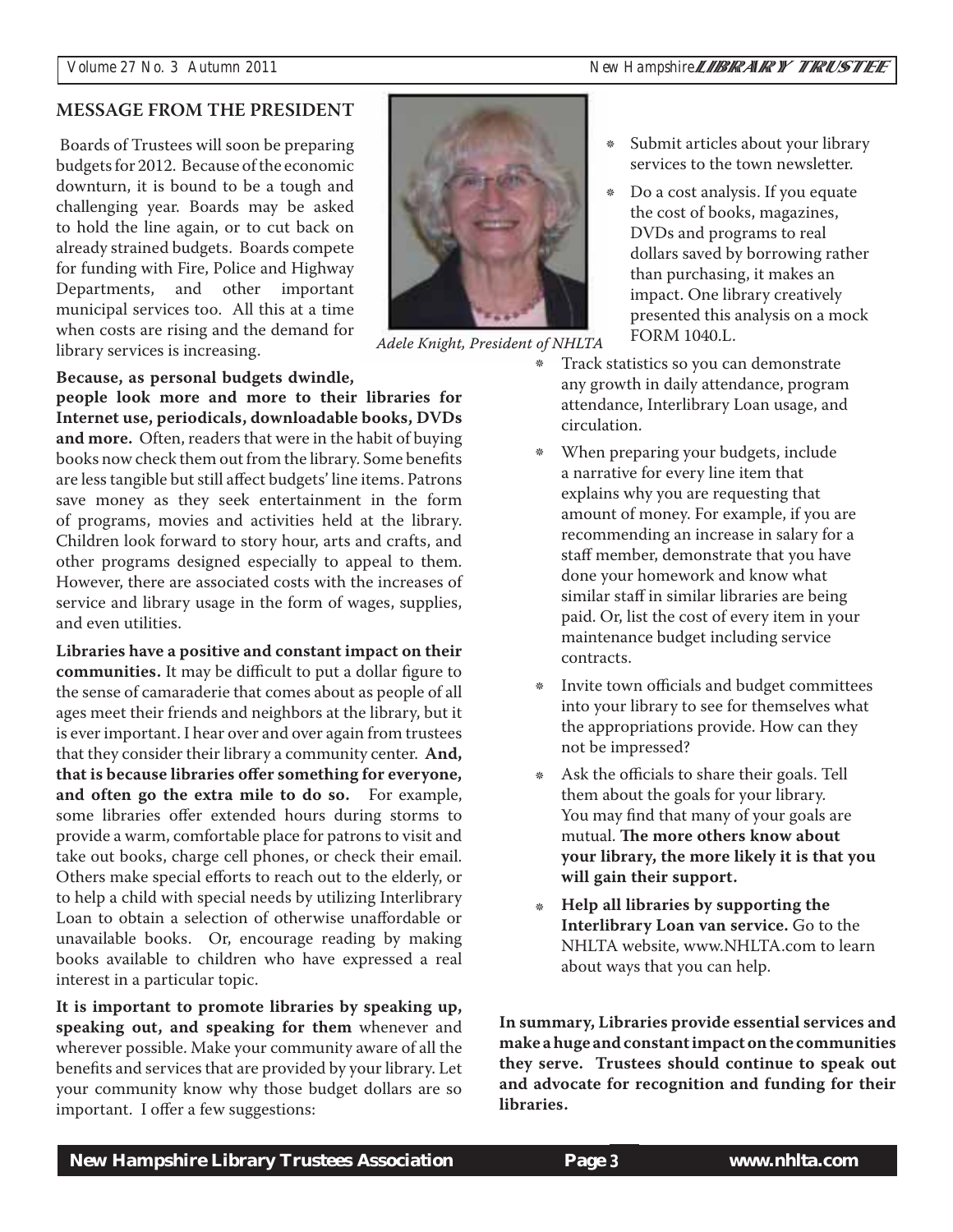# **CONGRATULATIONS! NHLTA AWARD WINNERS FOR 2011 NHLTA AWARD WINDERS FOR 2011 SPECIAL LIBRARY SERVICE CONTRIBUTION AWARD FAMILY OF ALEXANDER J. COREY LITTLETON PUBLIC LIBRARY TRUSTEE OF THE YEAR BRUCE COTTER \* WIGGIN MEMORIAL LIBRARY BRUCE CONTER** *MEMORIAL LIBRARY* **SUE PALMATIER AWARD FOR OUTSTANDING SUPPORT BY A "FRIENDS OF THE LIBRARY" GROUP DUNBAR FREE LIBRARY LIBRARY DIRECTORS OF THE YEAR** LYNN CHRISTOPHER \* HILL PUBLIC LIBRARY **LYNN CHRISTOPHER - HILL PUBLIC LIBRARY DENISE Van ZANTEN -***MANCHESTER CITY LIBRARY*

# **ONE CITY, ONE BOOK PROGRAM IN NASHUA**

One City, One Book, part of the Nashua Reads Program an offshoot of Center for the Book, has fired Nashua residents with a citywide project to read the same book, this year's selection "Song Yet Sung" by James McBride. Nashua has planned book clubs, courses, plays, and a special library visit by the author.

According to Wendy Thomas in an article published in *The Telegraph*, "Each year since Nashua Reads' inception in 2003, the library has also partnered with the Rivier Institute of Senior Education to hold a 5-week course relating to that year's title. The Friends of the Library have taken on a major role in the Nashua Reads program. A committee of Friends reads widely all year, screening books and authors to help the library choose one with just the right appeal for the Nashua community. In addition, since 2009, the Friends have sponsored Beyond the Book, visits by the authors to the city, where Nashua Reads participants can hear them speak, chat with them over wine and cheese, and get their books signed." This is generally used as a fund raiser.

Keeping in touch with your local papers is vital for trustees. *The Telegraph*, every Thursday, provides a listing of local libraries Amherst, Bedford, Brookline, Hollis, Hudson, Merrimack, Milford, Mont Vernon, Nashua, Pelham, Wilton, and Windham with information about each library and its programs.

# $\frac{1}{2}$  and  $\frac{1}{2}$  and  $\frac{1}{2}$  and  $\frac{1}{2}$  and  $\frac{1}{2}$  and  $\frac{1}{2}$  and  $\frac{1}{2}$  and  $\frac{1}{2}$  and  $\frac{1}{2}$  and  $\frac{1}{2}$  and  $\frac{1}{2}$  and  $\frac{1}{2}$  and  $\frac{1}{2}$  and  $\frac{1}{2}$  and  $\frac{1}{2}$  and  $\frac{1}{2}$  a 1. What has to be broken before it is used? 2. In what 5 countries do polar bears live in the wild? 3. What does man love more than life Fear more than death or mortal strife What the poor have, the rich require, And what contented men desire, What the miser spends and the spendthrift saves And all men carry to their graves? 4. What is the singular of opera?

5. What do the initials DVD stand for?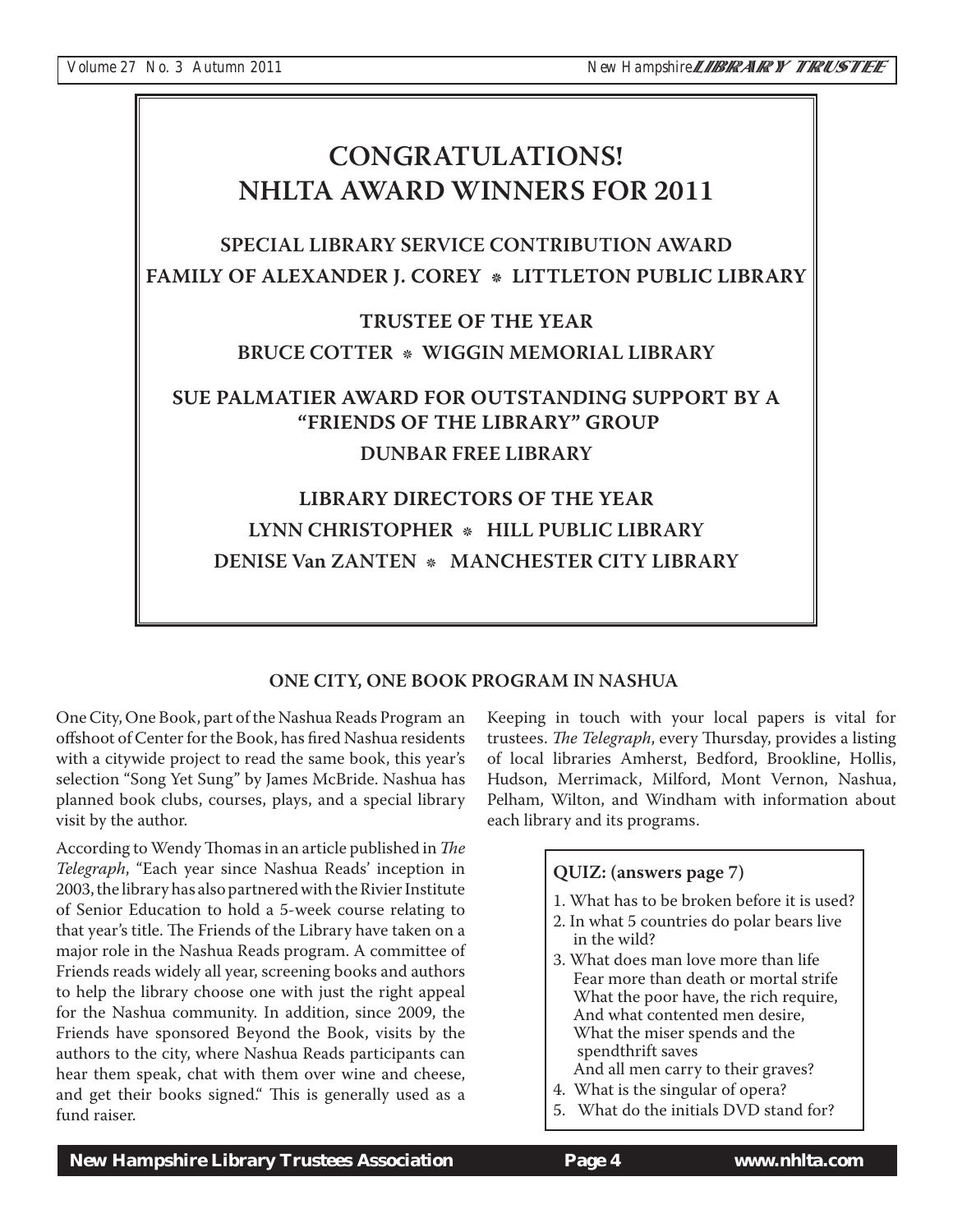

The State Library Van pulled up to the Kelley Library in Salem on its three times-a-week call to transfer an allotment of books for interlibrary loan. The quantity of bags allowed had been dropped to half the number because of the limitation of 2000 pounds of content per load and the loss in the number of weekly deliveries; changes imposed by major lateral budget cuts throughout New Hampshire.

The curtailment of the quantity of service is due to the impact of House Budget Bills 1 and 2 (HB1 and HB2) that severely cut the budget of state facilities including the State Library. As a result, two full-time employees that were supplementing the van drivers lost their jobs. With fewer drivers, Michael York, State Librarian, was faced with solving the necessity for the continuation of 22-route deliveries using what remained of a staff that was already performing multiple tasks.

Mr. York is in the challenging position of balancing a drop in personnel with an increase in activity to uphold the goals of the State Library's van delivery service. Meetings between library personnel, the state library, and community leaders are underway to discuss possible resolutions.



*Ruby Matott and Debra DeCota, Library Technicians, delivering and picking up materials from Kelley Library.*



*Overcrowded conditions* 

At the end of November, Mr. York is responsible for preparing and presenting a report to the Chair of the House Budget Committee defending the need for the current number of vans covering New Hampshire to continue their services.

What you can do...

Send letters and support to **michael.york@dcr.nh.gov.** How did Interlibrary Loan service help you?

Speak up! Speak out! Speak for Libraries!

Next year the Center for the Book of the Library will celebrate its 35th anniversary. It was established in 1977 "to organize, focus, and dramatize our nations's interest and attention on the book..."

"As the national library of a great free republic, we have a special duty and a special interest to see that books do not go unread, that they are read by all ages and conditions, that books are not buried in their own excess, under their own dross, not lost from neglect nor obscured from us by specious alternatives and synthetic substitutes."

"The Center for the Book hopes to serve as a catalyst in the book world, working through and with other

organizations to stimulate interest in the book, to explore of the Library will organizations to stimulate interest in the book, to explore issues related to the crucial role of the printed word in our culture, to encourage reading, and to encourage research about books and about reading."

> "For the book is the most conservative and the most liberal, the most traditional and the most revolutionary of media, the most atheistical and the most reverential, the most retrospective, and the most futuristic. It is our duty to keep that mission energetically alive. The book is the reservoir of all the ideas that we have forgotten, and will be the reservoir for ideas still unborn."

> > *From Center for the Book Internet Site*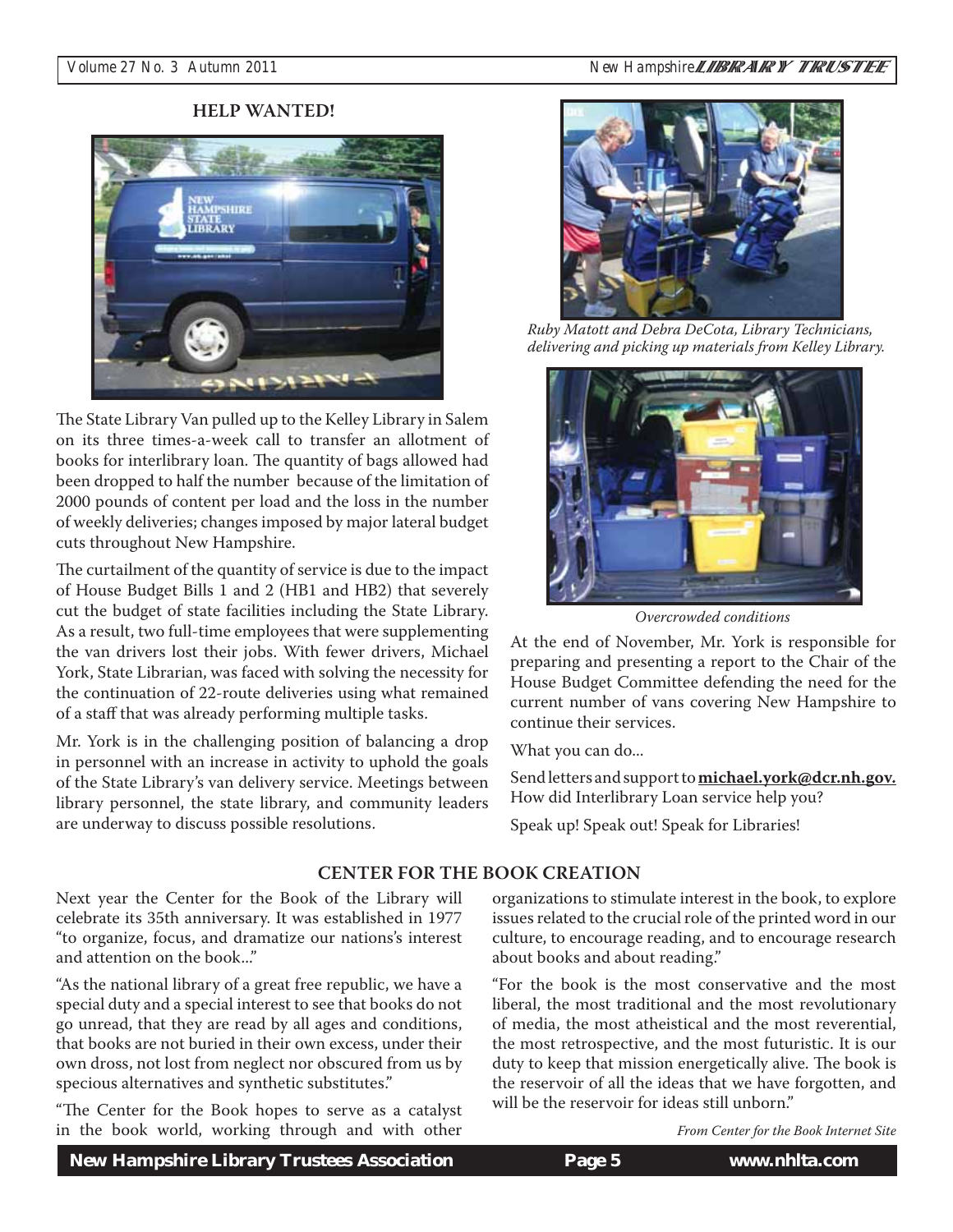

# **LIBRARY OF CONGRESS TRAVELING EXHIBIT**

A pen and a drop of ink Makes the whole world think.

> *Ancient Persian saying* from Persian manuscript exhibit

On August 30th and 31st, a truck drew up in front of the New Hampshire State House containing copies and videos of a variety of documents from the vast collections of the Library of Congress.

Being the world's largest repository of knowledge and creativity, the Library has 125 million items including books, print materials, sound recordings, photographs, maps, sheet music, and manuscripts.



The exhibit was a taste of what the Library has in store for visitors to its beautiful buildings and its wealth on the Internet site. It was filled with a variety of topics that the preparers felt would stimulate the different stratas of the United States population. It did fulfill that purpose but the the texts were long and the videos were "stopping" areas during the exhibit that prevented a flow in the circulation of visitors.

The best "take-away" was a brochure entitled the "Gateway to Knowledge." Inside is a history of the Library, description of the collections, description of the buildings housing its collections, and the latest additions. There are also summaries of programs including education, preservation, and digitization. *Frequently Asked Questions* is particularly significant.

*Further fruits of this outreach effort, initiated in the 1990s by Librarian of Congress James H. Billington, now can be found on the Library's website in three areas. These are the digital sites of American Memory (memory.loc.gov/), which brings more than 15 million items of significance in U.S. history and culture to learners everywhere; and the World Digital Library (www.WDL.org), launched in April 2009 in conjunction with the United Nations Educational Scientific and Cultural Organization and numerous national libraries around the world. Finally, access to a rich trove of information an be found through special educational outreach programs (www.loc.gov/teachers) that help educators harness the Library's primary-source materials and lesson plans to engage youngsters' critical-thinking skills.* 

### NEW ADDITION TO THE NHLTA BOARD **NEW ADDITION TO THE NHLTA BOARD**

The Governance Committee of NHLTA nominated Bruce Cotter, Chair of the Trustees of the Wiggin Memorial Library in Stratham, to serve on its Board of Directors. His expertise in fundraising and grant writing makes him an invaluable addition to the NHLTA family. Bruce was instrumental in helping a nearly defunct California repertory company eliminate an \$800,000 debt.

Bruce, born in Nigeria, has been married to wife Betsy for 32 years. They have two children, Kristen 22 and Colin 21. He is a collector of rare and fine press books. Bruce is currently serving a second three-year term as trustee at the Wiggin Memorial Library where, in addition to chairing the board, he previously headed up their fundraising committee. He continues his career in software sales with Exact Software.

"...about the budgetary and political threats to libraries," he said, "its important for all of us to do our part to continue New Hampshire's historic commitment to libraries as a valuable resource to the community."

*Marcia Burchstead*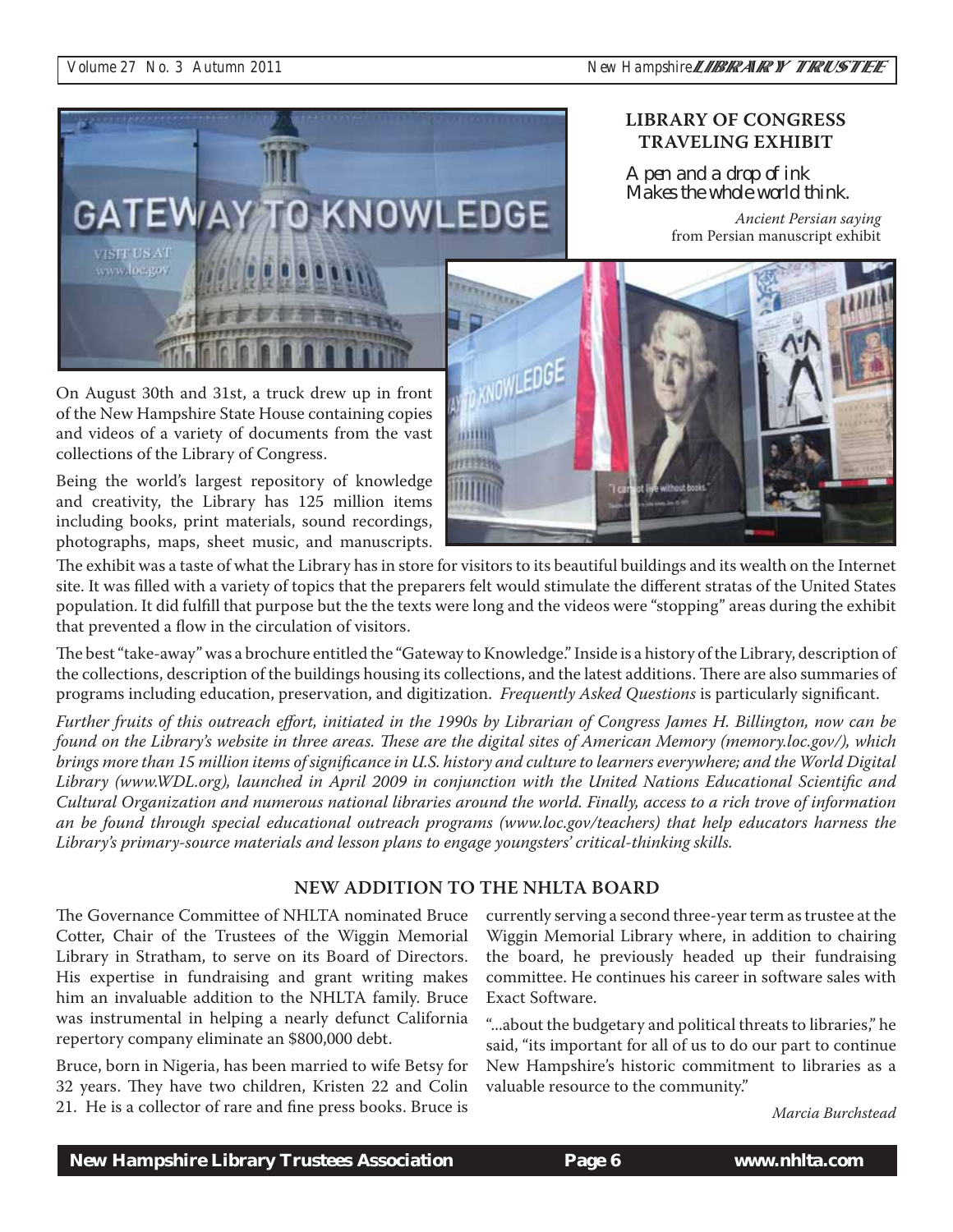# **BROWSINGS OF A BIBLIOPHILE**

## "THE HELP"

Oh, do I have a book for you! It is excellent … unlike anything I've read in a very long time. (In fact, I'd say I haven't read a book this good since "Gone with The Wind", when I was eleven.) The book is "The Help", by Kathryn Stockett. It's her first, and I'm sure we'll be reading her work for a very long time.

My daughter Laura called last week raving about it. She was surprised I hadn't read it. It's been out for a few years. Laura called Sunapee's Abbott Library to reserve it for me, and they told her they already had a waiting list. So, she drove over from Hartland, Vermont, to bring me her library copy, which wasn't due for another week. She stayed only for a hello and a hug, and I got right down to it. Nothing else got done. I was into a good book!

The story takes place in the early 1960s, and it's told by Aibileen, a colored maid who works for a wealthy couple in Jackson, Mississippi. Her good friend Minny, who holds the same kind of job, is also a major player in the narrative, as is Miss Skeeter, a white, college-educated young woman, who is a writer. Miss Skeeter knows all the wealthy families in Jackson and belongs to their bridge club and their league. In her heart she has a soft spot for the lives of the black "Help" in the town.

The racial attitudes of the sixties are clearly depicted, and there are times you shudder – remembering how it "used to be." Everything is Black or White. Talent, decency, intelligence – these attributes don't seem to matter unless they are separated by the color of your skin.

A major part of the job of the colored *Help* was raising the white children of the wealthy employers, who were too busy. Aibileen has raised more than a dozen white children of several families in her time as *The Help*. Presently, she's raising, and potty-

# **INTERNET SITES FOR ADVICE AND FUN**

**NH Humanities Council | nhhc.org**

www.nhhc.org (eventkeeper) for Calendar of Events

## **Policy on Meeting Rooms in libraries**

 Boston Public Library and click on Meeting Room Policy & Procedures Pollard Memorial Library Meeting Rooms Fresno County Public Library Meeting Room Policy

## Smithsonian Institution

San Diego Zoo

Surrey (Vancouver) Public Library (architecture and Canada reference) Man Booker Prize (highly prized award for literature)

training, and disciplining, and loving little Mae Mobley. Her Mama doesn't have the time, and Daddy just doesn't care. The passages of Aibileen and little Mae Mobley together are so engaging. Some bring tears to your eyes. Little Mae doesn't care if Aibileen is black. She loves her.

As Mae grows from infancy to almost three years old, she and Aibileen have "secret story" times. When Laura gave me the book, she said, "Mom, you'll love the story about Martian Luther King. When you get to this part…and I don't want to spoil your experience by telling you too much, you'll just burst!" I waited. And finally! Well, you'll see.

Undoubtedly, *The Help* is just about the best. Read it! Enjoy! Have your children read this. It's an excellent history lesson, and, incidentally, there are no prurient passages to be concerned about. I'm heading out to buy my own copy.

I'm sure you've seen the television previews of the movie "The Help". Laura and I went to Hanover to see the movie. It was so well done. The screen writer followed the book beautifully. (I have found that often the movie that follows a book strays from the meaning of the story and takes undue license with changes and elaborations.) The movie was excellent! And the Nugget theater was full.

P.S. Enjoy the lovely, colorful fall season. Be well. Who knows what we'll review for the winter issue.

> *Emma Smith Education Committee, NHLTA*

Autumn breathes... Exhilarating color, *1. An egg 2. Canada, Denmark (Greenland), Norway, Russia, and the United States 3. Nothing*  $\mathcal{E}$ *snd* $\bigcirc$   $\mathcal{F}$ *5. Digital Versatile Disc* **QUIZ (page 4) ANSWERS:**

a slight decay A joyous beginning, a newborn day. The mind observes a leafy scene Rusts, reds, yellows, no longer green Inhale deep, this spring-like feel It's autumn, pre-winter, pre-spring, It's real.

 *New Hampshire Library Trustees Association* **Page 7 www.nhlta.com 7**

*carmen*